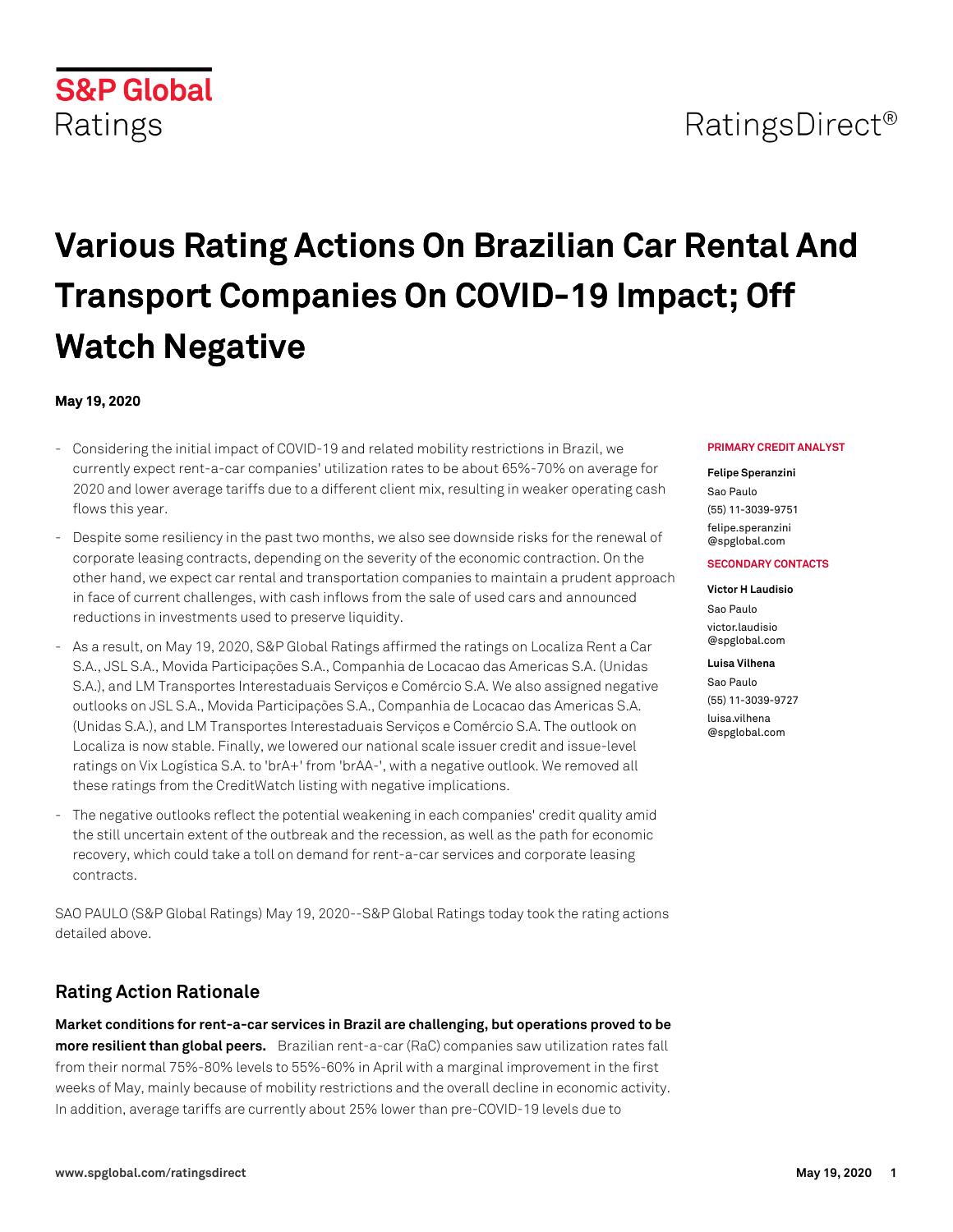changes in the mix of clients and discounts applied to retained customers. We assume a gradual recovery in utilization rates mainly in the fourth quarter, which should result in an average of 65%-70% for the year. This will lead to weaker operating cash flows in 2020. Still, compared with global peers, the impact on Brazilian companies will likely be much lower given the higher proportion of fleet management in their businesses, lower revenue dependency on airline passenger traffic (about 10%-20% for each RaC business), and a higher proportion of individual and corporate monthly clients. Cash flows from corporate leasing contracts have been stable in the past few weeks since the government imposed mobility restrictions. Nevertheless, we believe the companies could face difficulties renewing contracts or delinquency increases going forward, depending on the recession's impact on each sector.

**The extent of the recession and the path to recovery will drive our ratings.** In our base-case scenario, we forecast EBITDA declines between 10% and 20% in 2020, depending on each company's exposure to the RaC segment and other business divisions, with slow but recovering levels in 2021 as the economy recovers and transport demand returns to levels similar to those in the past few years. Still, we see downside risks to our forecasts, and if we were to expect rent-a-car utilization rates to remain at 55%-60% for the rest of the year under current tariff prices, we would observe steeper EBITDA declines of 20%-30%, which could lead to downgrades.

**We see higher downside risks on the operational side and increases in leverage, rather than on liquidity.** Used car sales had slow but increasing activity in April and the first few weeks of May, with low price discounts performed by some players. We expect companies to use cash inflows from vehicle sales, combined with significant reductions of investments, to preserve their liquidity. We will monitor how the used car market behaves in the context of weaker consumer purchasing power in the coming quarters. Along with the capital spending flexibility, most of the Brazilian entities in the sector accessed credit markets in the first few weeks of the pandemic, increasing their cash position. In our view, such access, along with a smooth amortization profile for the year for most of the companies, should provide an adequate liquidity cushion for them to handle 2020's turbulence.

#### **Environmental, social, and governance (ESG) credit factors for the rating changes:**

- Health and safety

The rating actions for each company in the sector are detailed below.

## **Localiza Rent a Car S.A (Localiza)**

We affirmed the 'BB+' global scale and 'brAAA' national scale ratings on Localiza with a stable outlook, reflecting our view of adequate cushion on the company's leverage metrics for the rating level, even amid the demand shock this year. This is because the final rating is currently one notch lower than company's 'bbb-' stand-alone credit profile (SACP) because we cap the rating two notches above the sovereign rating on Brazil (BB-/Stable/B). We see higher risk of us revising downward the SACP by one notch in the short term if cash flows from the RaC segment are weaker than what we currently forecast, due to the impact of mobility restrictions, social distancing measures, and the economic downturn. Considering the impact of COVID-19 in the last two months, we expect revenues and EBITDA declines of about 10%-15% and 15%-20%, respectively, in 2020. We also incorporate Localiza's capacity to reduce its current fleet in 2020 by 5% to 10% compared to 2019, generating additional cash flows from car sales. We expect EBIT interest coverage of 2.3x-2.6x in 2020, recovering in 2021 to 2.7x-3.0x as mobility restrictions ease.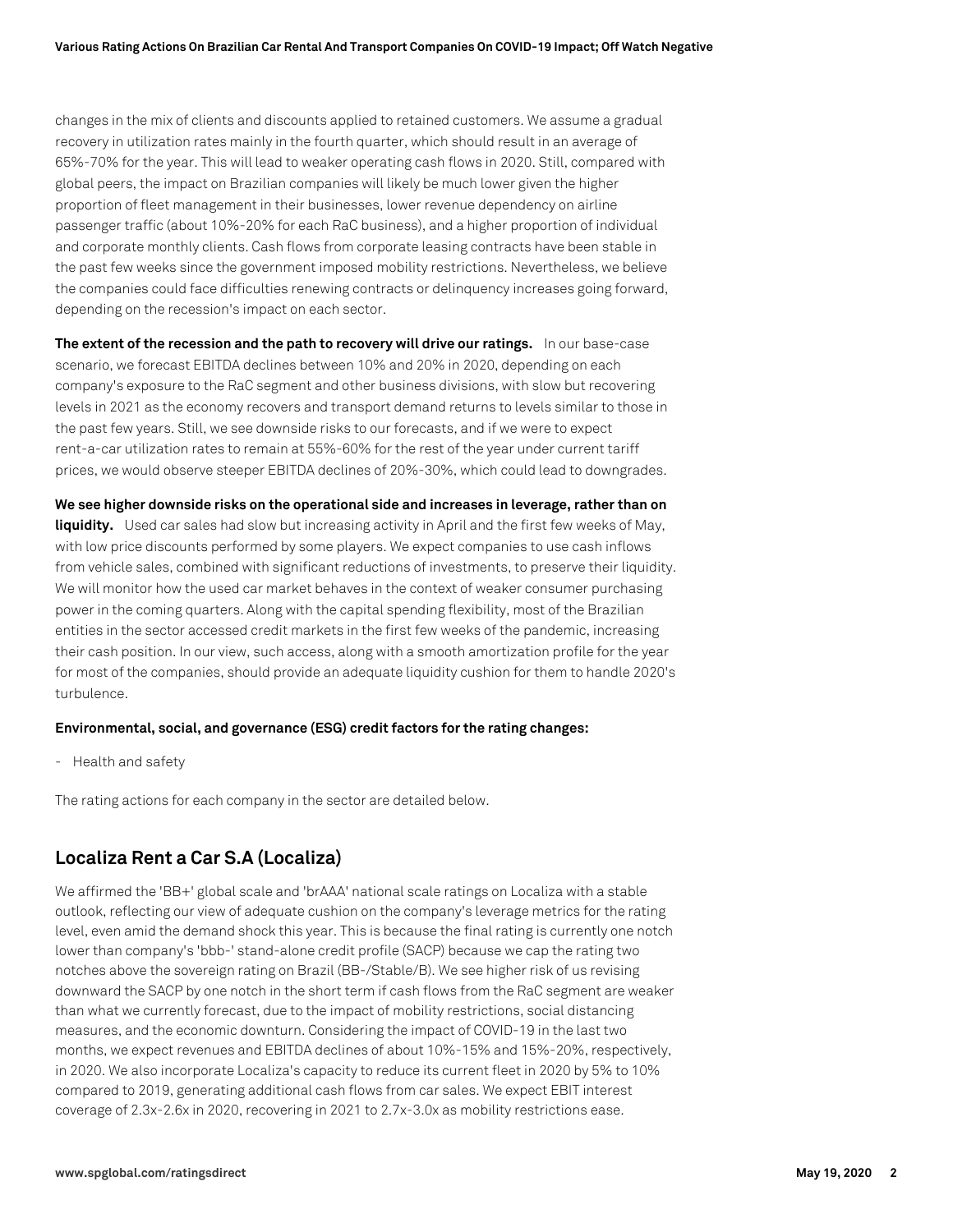In our base-case scenario, the long-term nature of fleet management contracts tend to mitigate the expected impact of depressed rental demand on Localiza's overall cash flow generation. Nevertheless, if due to the economic contraction we were to expect a reduction of these contracts, or potential breaches and increased delinquency, it could harm the company's operational performance and credit quality. Although cash position continues to be robust, we have revised our liquidity assessment to adequate from strong. This reflects the challenges Localiza could face in maintaining its cash reserves if economic and refinancing conditions worsen at a steeper-than-expected pace.

## **Outlook**

The stable outlook reflects our view that Localiza's competitive advantages in the sector and comfortable credit metrics will help it overcome the expected weaker operating cash flows caused by the mobility restrictions and economic downturn in Brazil. We incorporate lower levels of used cars sales this year compared to pre-pandemic levels. Despite that, we expect Localiza to drastically reduce car acquisitions in 2020 and marginally increase them in 2021, following stronger economic activity. We expect EBIT interest coverage of 2.3x#2.6x and funds from operations (FFO) to debt at 15%#20% in 2020, recovering respectively to 2.7x#3.0x and above 20% in 2021.

#### **Downside scenario**

We could downgrade Localiza if higher mobility restrictions significantly reduce the already depressed utilization rates and the company is unable to sell used cars. In this scenario, we would expect EBIT interest coverage below 1.3x and FFO to debt below 12% in 2020 and 2021. We could revise downward the company's SACP to 'bb+' if the impact to its rental car utilization rates is higher than we currently predict, fleet management contracts are not renewed, and Localiza faces greater difficulties in selling its used fleet. That scenario could occur if mobility restrictions in Brazil increase or if we see deeper effects of the recession on customers' purchasing power. In that scenario, we would see cash flow reduction pointing to EBIT interest coverage below 1.7x.

#### **Upside scenario**

A positive rating action would depend on an upgrade of Brazil, which has a stable outlook, given that the rating on Localiza is already at the maximum two#notch differential above the sovereign.

## **JSL S.A.**

We affirmed our 'BB-' global scale and 'brAA+' national scale ratings on JSL. The negative outlook on both ratings reflects our view that despite the significant impact on some of its subsidiaries' cash flow generation in 2020, JSL has some business resiliency that should contribute to recovery in 2021. The long-term contracts on its fleet management services and truck and heavy equipment rentals should partially offset the expected reduction in JSL's cash flows. We see its exposure to rental cars (about 30%#35% of JSL's consolidated EBITDA) as a factor that would pressure credit metrics if mobility restrictions are exacerbated in the next few months, or lower economic activity lasts for longer than expected. In 2020, we project a drop in consolidated revenues and EBITDA of about 10% and 10%-15%, respectively, compared with 2019.

Considering COVID#19's impact on the company's 2020 cash inflows and its capacity to reduce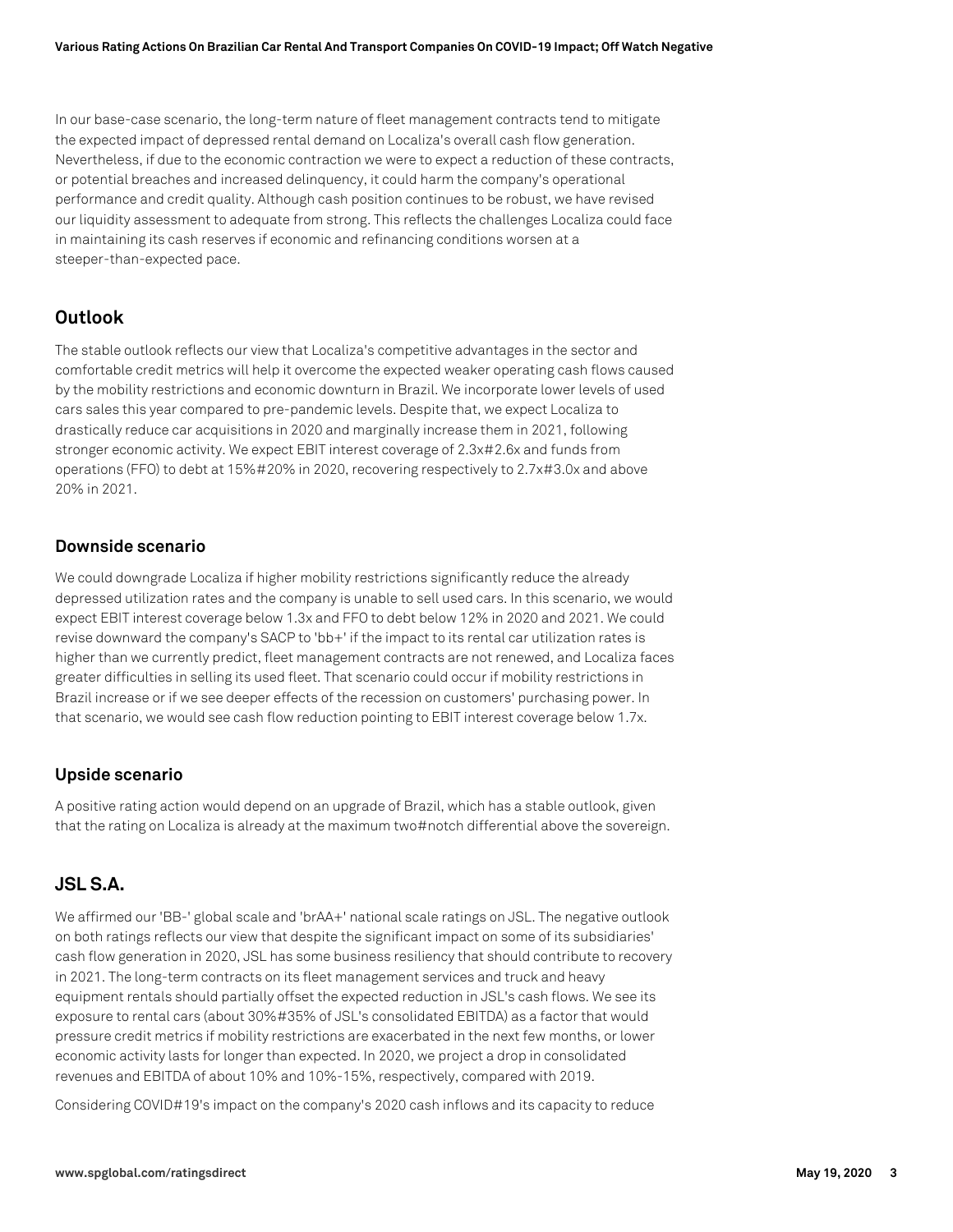the size of its fleet in order to adapt to market conditions, we expect JSL's debt to EBITDA to increase to about 4.0x-4.5x and FFO to debt to be slightly lower than 12%. Despite the reduced cash flow generation, we expect EBIT interest coverage at 1.4x-1.7x in 2020. Because we forecast Brazil's economy to rebound in 2021, JSL's leverage metrics should follow the recovery, with EBIT interest coverage at 1.6x-1.8x, debt to EBITDA at 3.5x-4.0x, and FFO to debt above 12% next year.

## **Outlook**

The negative outlook reflects our view that JSL's cash flow generation, and consequently its leverage metrics, could be more pressured in the medium term if mobility restrictions are exacerbated in Brazil in the next few months or if the economic contraction lasts for longer than predicted.

#### **Downside scenario**

We could downgrade JSL in the next 6-12 months if we perceive that Brazil's recession will be more severe and the impacts will be more lasting for JSL's business, leading to weaker cash flow generation in its different segments, with EBITDA falling more than 30% compared to 2019. In that scenario, we would expect EBIT interest coverage below 1.1x, debt to EBITDA above 5.0x, and FFO to debt below 12% in 2020 and 2021.

#### **Upside scenario**

We could revise the outlook to stable in the next 12 months if the impacts of the pandemic are shorter than expected, rental car use rates recover at a rapid pace in the next few months, and we have more clarity on 2021 Brazilian economic activity. In this scenario, EBIT interest coverage would remain about 1.7x , debt to EBITDA below 4.0x, and FFO#to#debt ratio consistently above 12%.

# **Movida Participações S.A.**

We affirmed our 'brAA' national scale ratings on Movida with a negative outlook. The outlook reflects the risks of weaker economic activity leading to RaC utilization rates at lower levels for a longer period, and reduced fleet management business and used car sales. Our current scenario points to a deterioration in credit metrics in 2020, with EBIT interest coverage at about 2.0x compared with 2.3x in 2019. This scenario incorporates our forecast of a 70% utilization rate for its RaC business in 2020, higher car depreciation rates, somewhat stable cash flows from its fleet management business, and a 5%-10% decline in used car sales compared to 2019.

We expect Movida to maintain an adequate liquidity position even amid weaker cash flow generation. Its latest cash position of R\$1.3 billion, including issuances in April and May,, more than covers its short-term debt of R\$581 million in March 31, 2020. Movida's ability to maintain used car sales while temporarily suspending vehicle acquisitions in the initial stages of the pandemic--adapting its fleet size to the current market conditions--also support its liquidity position. We also observe that its negotiations with carmakers and banks for suppliers' financing, which would reduce working capital consumption this year, would provide further liquidity cushion. In our base case, we expect Movida to comply with acceleration-type financial covenants for its debentures and promissory notes in 2020, but with a limited cushion of about 13%.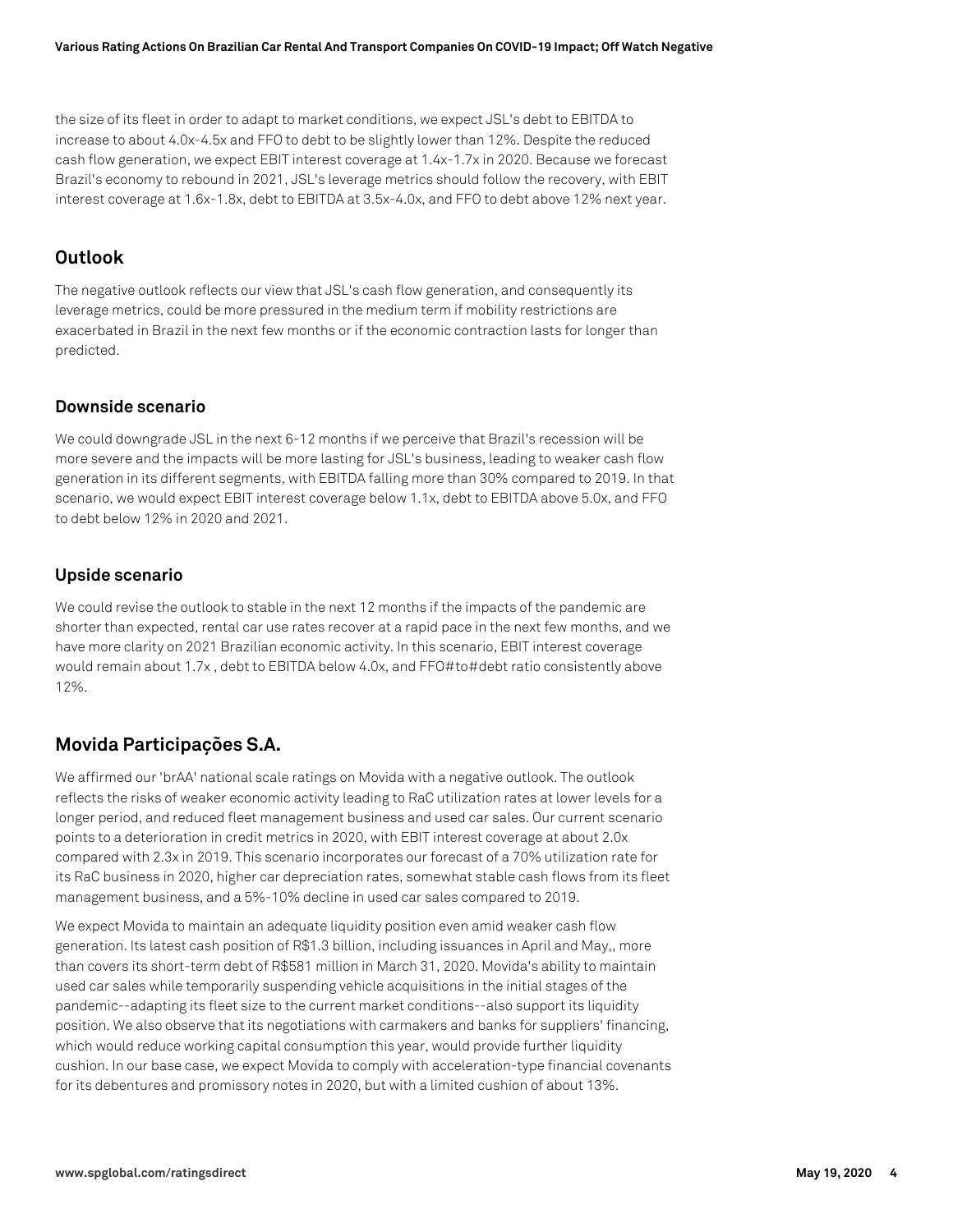## **Outlook**

The negative outlook reflects the possibility of a downgrade should utilization rates for Movida's RaC business not improve in the coming months because of an extended impact of the pandemic while fleet management and used car sales activity worsen, hurting the company's cash generation and credit metrics.

#### **Downside scenario**

We could lower the ratings in the next 6-12 months if RaC utilization rates were to remain close to 55%-60% and/or if we were to expect weaker cash flows from fleet management and used car sales, resulting in an overall EBITDA reduction of about 25% this year. In this scenario, we would see EBIT interest coverage below 1.7x and FFO to debt below 12% in 2020 and 2021.

#### **Upside scenario**

We could revise the outlook to stable if the impacts of the pandemic are shorter than expected, RaC utilization rates recover rapidly in the next few months, and we gain more clarity about Brazil's economic activity in 2021. In this scenario, EBIT interest coverage would remain above 2.0x and FFO to debt consistently above 12%. At the same time, Movida would keep an adequate liquidity position, with sources over uses of cash consistently above 1.2x.

# **Companhia de Locação da Américas S.A. (Unidas S.A.)**

We affirmed our 'brAAA' national scale rating on Unidas with a negative outlook. Even though Unidas is less exposed to the rental car segment compared to other players, the negative outlook on the company also reflects our expectation of weaker cash flow generation from its RaC business and downside risks to its fleet management and used car sales businesses. We forecast about 10% decline in EBITDA stemming from the RaC impact and higher car depreciation rates (20% increase year-over-year), which should result in EBIT interest coverage ratio of 2.0x-2.3x and FFO to debt close to 17%-20% by the end of 2020. We currently forecast somewhat improved RaC, fleet management, and used cars industry conditions in 2021, which would allow the company to post credit metrics similar to pre-pandemic levels, with an EBIT interest coverage ratio of 2.5x-3.0x and FFO-to-debt ratio close to 25%-30%.

Unidas' equity follow-on in late 2019 allowed the company to enter the pandemic with a strong cash position. The company used part of the proceeds to pay down suppliers, while its latest cash position of about R\$1.5 billion, including issuances in April , comfortably covers short-term debt of R\$120 million and could even allow for some increase in fleet size, should market conditions improve.

## **Outlook**

The negative outlook reflects the possibility of a downgrade should rental car utilization rates for Unidas not improve in the coming months because of an extended impact of the pandemic while fleet management and used car sales activity worsen, hampering the company's cash generation and credit metrics.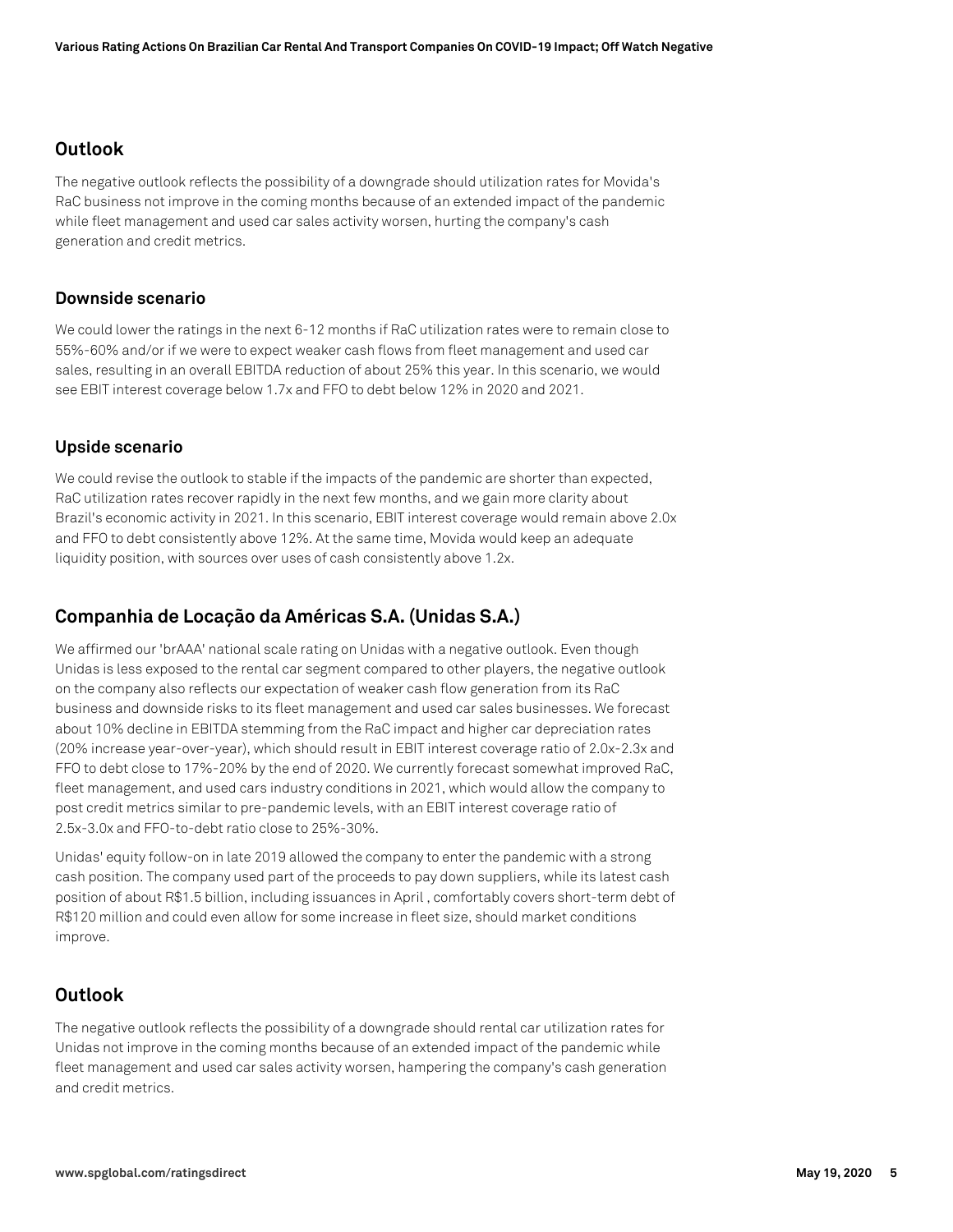#### **Downside scenario**

We could lower the rating in the next 12 months if the rent-a-car, fleet management, and used car market don't recover as expected after the impacts of the pandemic diminish, resulting in Unidas' EBIT interest coverage staying below 1.7x and its FFO-to debt-ratio remaining below 12% on a sustained basis.

#### **Upside scenario**

We could revise the outlook to stable if the impacts of the pandemic are shorter than expected, RaC utilizationrates recover quickly in the next few months, and we have more visibility about Brazil's forecasted economic recovery in 2021. In this scenario, EBIT interest coverage would remain above 3.0x and FFO-to-debt ratio consistently above 20%.

# **Vix Logística S.A.**

The downgrade of Vix to 'brA+' from 'brAA-' and the negative outlook reflect that we expect much weaker EBITDA and cash flow generation for Vix's parent company, Águia Branca Participações (GAB; not rated), due to mobility restrictions and lower economic activity. We expect a severe demand contraction of about 50% in GAB's bus passenger transport division and about 30% in its auto and truck dealer division in 2020 compared with 2019. However, we believe the group will burn cash in the bus passenger transport division only in the second quarter, because it's reducing its operations and selling assets. Still, because of much weaker operations in these two segments, combined with a decline in Vix's EBITDA of about 5% in 2020, we expect GAB's gross debt to EBITDA to peak near 6.0x in 2020, compared with 4.2x in 2019.

Even amid the reduction of some contracts due to lower economic activity, we expect a lower impact on Vix's cash flows compared with the overall group, given its exposure to more resilient businesses, such as its dedicated logistic and fleet management businesses. The company has shown active risk management, lowering investments while selling assets. Nevertheless, the negative outlook on the rating reflects the potential downward pressure on Vix's and the group's cash generation amid lower demand for transport because of depressed economic activity this year and an uncertain path for recovery. We expect Vix to post gross debt to EBITDA of close to 5.0x in 2020 compared with 4.6x in 2019.

We don't see significant liquidity pressures in the next 12 months. As of March 31, 2020, GAB and Vix each had a cash position of R\$900 million and R\$400 million, respectively, compared with R\$431 million and R\$368 million of short-term debt, and both have accessed credit markets to reinforce cash position in the past few weeks. We also expect Vix to comply with its acceleration-type covenant of net debt to EBITDA below 4x with a cushion of about 20% in 2020.

# **Outlook**

The negative outlook reflects our expectation of higher leverage in 2020 because of the depressed economy and mobility restrictions hurting the company and group's businesses, resulting in gross debt to EBITDA close to 5.0x for Vix and about 6.0x for the group in 2020.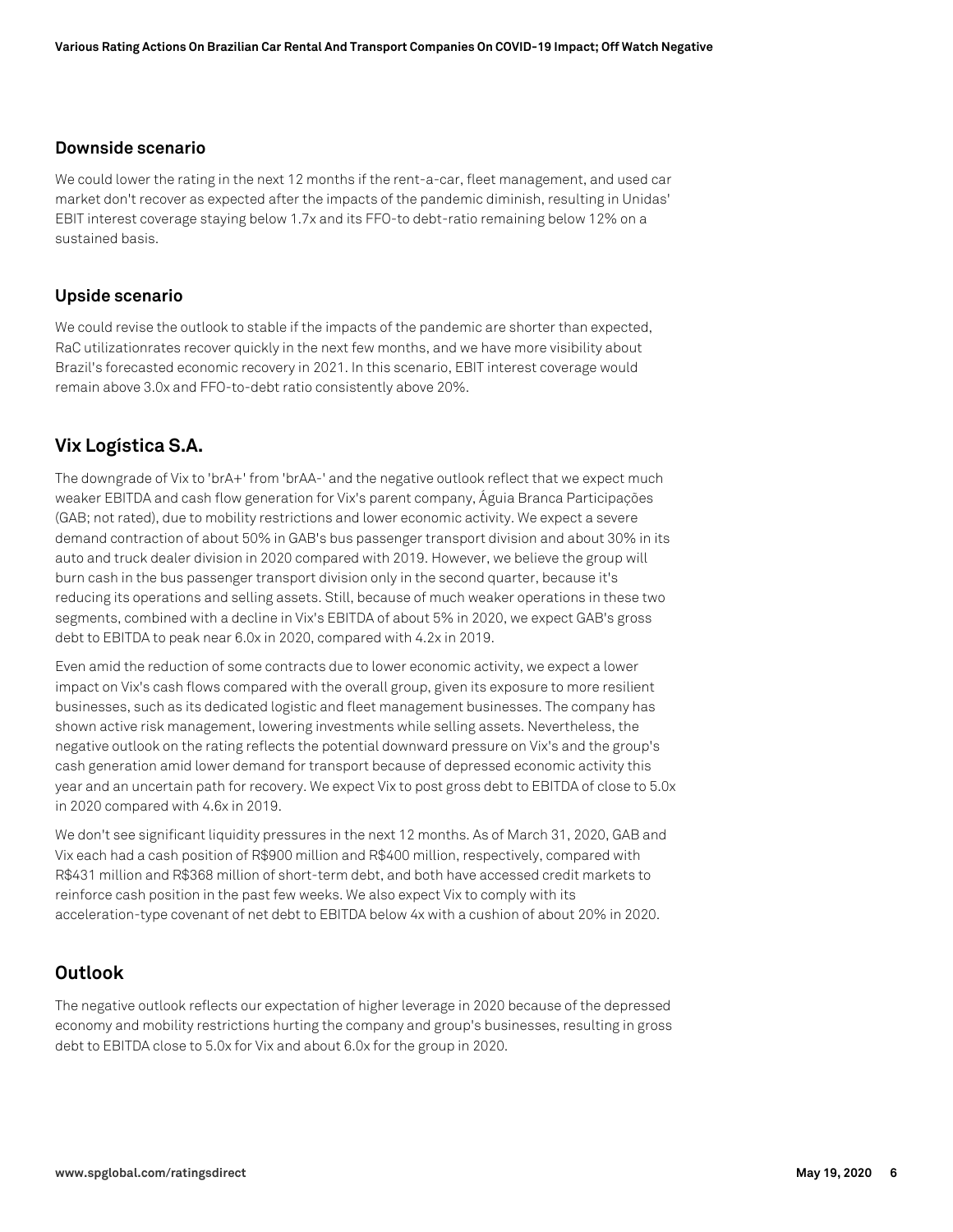#### **Downside scenario**

We could lower the ratings on Vix in the next 6-12 months if the company's cash flow generation and liquidity position worsen because of the prolonged effect of the pandemic, resulting in gross debt to EBITDA above 5x for both Vix and the group throughout 2020 and 2021.

#### **Upside scenario**

We could revise the outlook to stable if we have a clearer view of the path of economic recovery in 2021 and the company is able to improve its operating performance such that we would expect leverage below 4.5x consistently for both Vix and the group.

### **LM Transportes Interestaduais Serviços e Comércio S.A. (LM)**

We affirmed our 'brA' rating on LM with a negative outlook. The outlook reflects our view of downside risks to the company's cash flow generation due to uncertainties about the impact that the economic recession will have on different sectors of the economy over the next few quarters, and the unclear recovery path. Still, the affirmation reflects the somewhat stable cash flows forecast from its fleet management business, which has some concentration in the more resilient food and utilities sectors. We expect EBIT interest coverage ratio to remain close to 2.0x and FFO to debt to be 10%-15% in 2020.

The company has a less than adequate liquidity position, with sources of cash covering short-term needs by about 1.15x over the next 12 months as of March 2020. Additionally, we expect a tight cushion of less than 10% on LM's financial covenant that requires debt to EBITDA below 3.0x. On the other hand, we believe that LM has some ability to adjust its debt position to comply with covenants due to high liquid nature of part of its assets, mainly the light vehicles.

#### **Outlook**

The negative outlook reflects the possibility of a downgrade should an extended impact from the pandemic translate into weaker cash flow generation for LM because of deterioration drop in its fleet management and used car sales activity.

#### **Downside scenario**

We could lower the ratings on LM in the next 6-12 months if we were to expect weaker cash flow generation resulting in FFO to debt below 12% and EBIT interest coverage close to 1.3x. In addition, we could lower the ratings if LM's liquidity profile worsened due to such conditions and it faced restrictions to refinance, potentially breaching its covenants.

#### **Upside scenario**

We could revise the outlook to stable if we have a clearer view of the path of economic recovery in 2021 and the company's operating performance improves such that EBIT interest coverage would remain above 2.0x and FFO to debt above 15% in a consistent manner. In this scenario, we would also see a higher cushion on LM's financial covenants.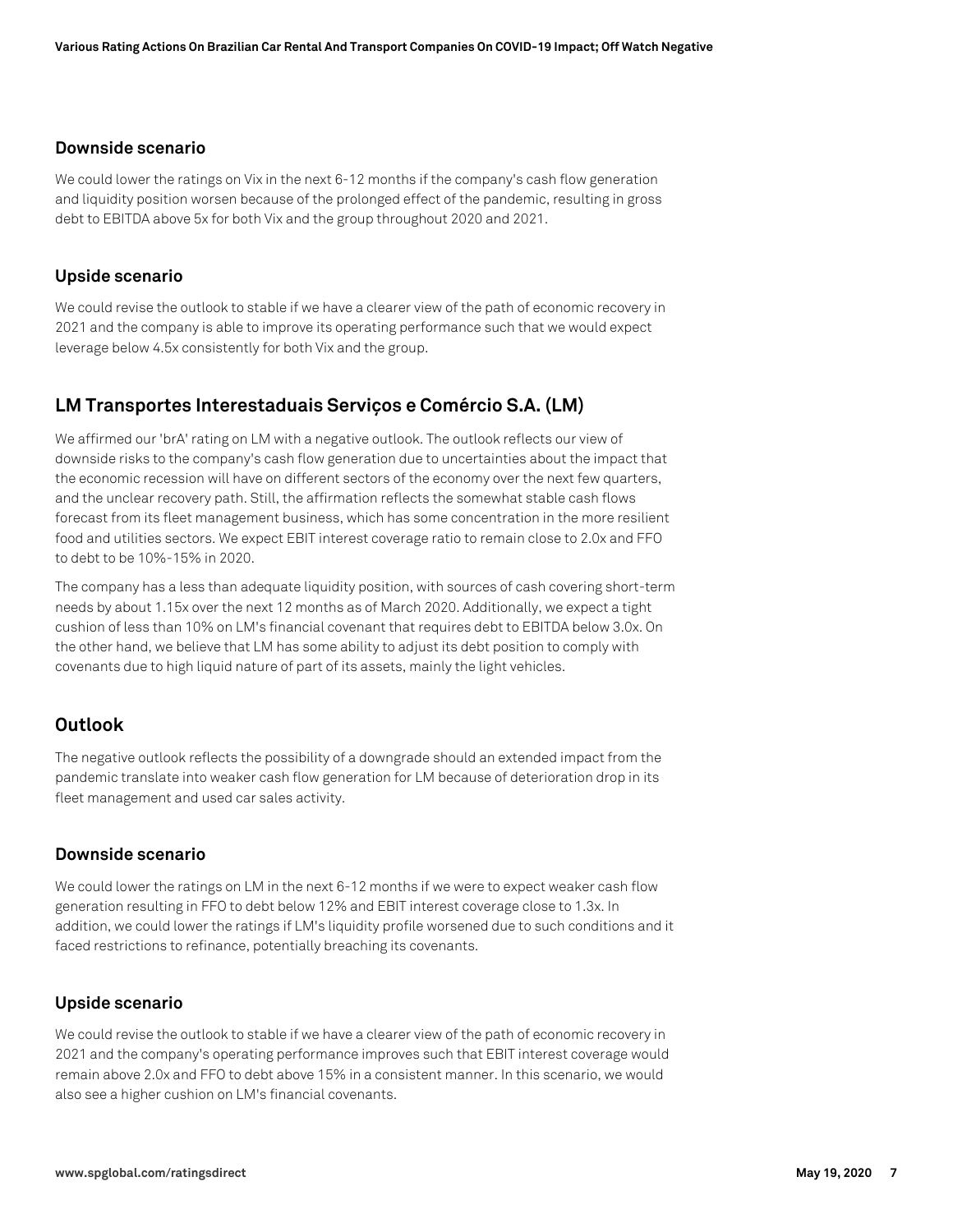### **Related Criteria**

- General Criteria: Group Rating Methodology, July 1, 2019
- Criteria | Corporates | General: Corporate Methodology: Ratios And Adjustments, April 1, 2019
- General Criteria: Methodology For National And Regional Scale Credit Ratings, June 25, 2018
- Criteria | Corporates | Industrials: Key Credit Factors For The Operating Leasing Industry, Dec. 14, 2016
- Criteria | Corporates | General: Recovery Rating Criteria For Speculative-Grade Corporate Issuers, Dec. 7, 2016
- Criteria | Corporates | Recovery: Methodology: Jurisdiction Ranking Assessments, Jan. 20, 2016
- Criteria | Corporates | General: Methodology And Assumptions: Liquidity Descriptors For Global Corporate Issuers, Dec. 16, 2014
- Criteria | Corporates | Industrials: Key Credit Factors For The Railroad And Package Express Industry, Aug. 12, 2014
- General Criteria: Country Risk Assessment Methodology And Assumptions, Nov. 19, 2013
- Criteria | Corporates | General: Corporate Methodology, Nov. 19, 2013
- General Criteria: Methodology: Industry Risk, Nov. 19, 2013
- General Criteria: Ratings Above The Sovereign--Corporate And Government Ratings: Methodology And Assumptions, Nov. 19, 2013
- General Criteria: Methodology: Management And Governance Credit Factors For Corporate Entities, Nov. 13, 2012
- General Criteria: Use Of CreditWatch And Outlooks, Sept. 14, 2009

# **Ratings List**

#### **Ratings Affirmed; Outlook/CreditWatch Action**

|                              | To                | From               |
|------------------------------|-------------------|--------------------|
| Localiza Rent a Car S.A.     |                   |                    |
| <b>Issuer Credit Rating</b>  | BB+/Stable/--     | BB+/Watch Neg/--   |
| <b>Brazil National Scale</b> | brAAA/Stable/--   | brAAA/Stable/--    |
| Senior Unsecured             |                   |                    |
| <b>Brazil National Scale</b> | brAAA             | brAAA              |
| Recovery Rating              | 3(65%)            | 3(65%)             |
|                              | To                | From               |
| JSL S.A.                     |                   |                    |
| <b>Issuer Credit Rating</b>  | BB-/Negative/--   | BB-/Watch Neg/--   |
| <b>Brazil National Scale</b> | brAA+/Negative/-- | brAA+/Watch Neg/-- |
| Senior Unsecured             |                   |                    |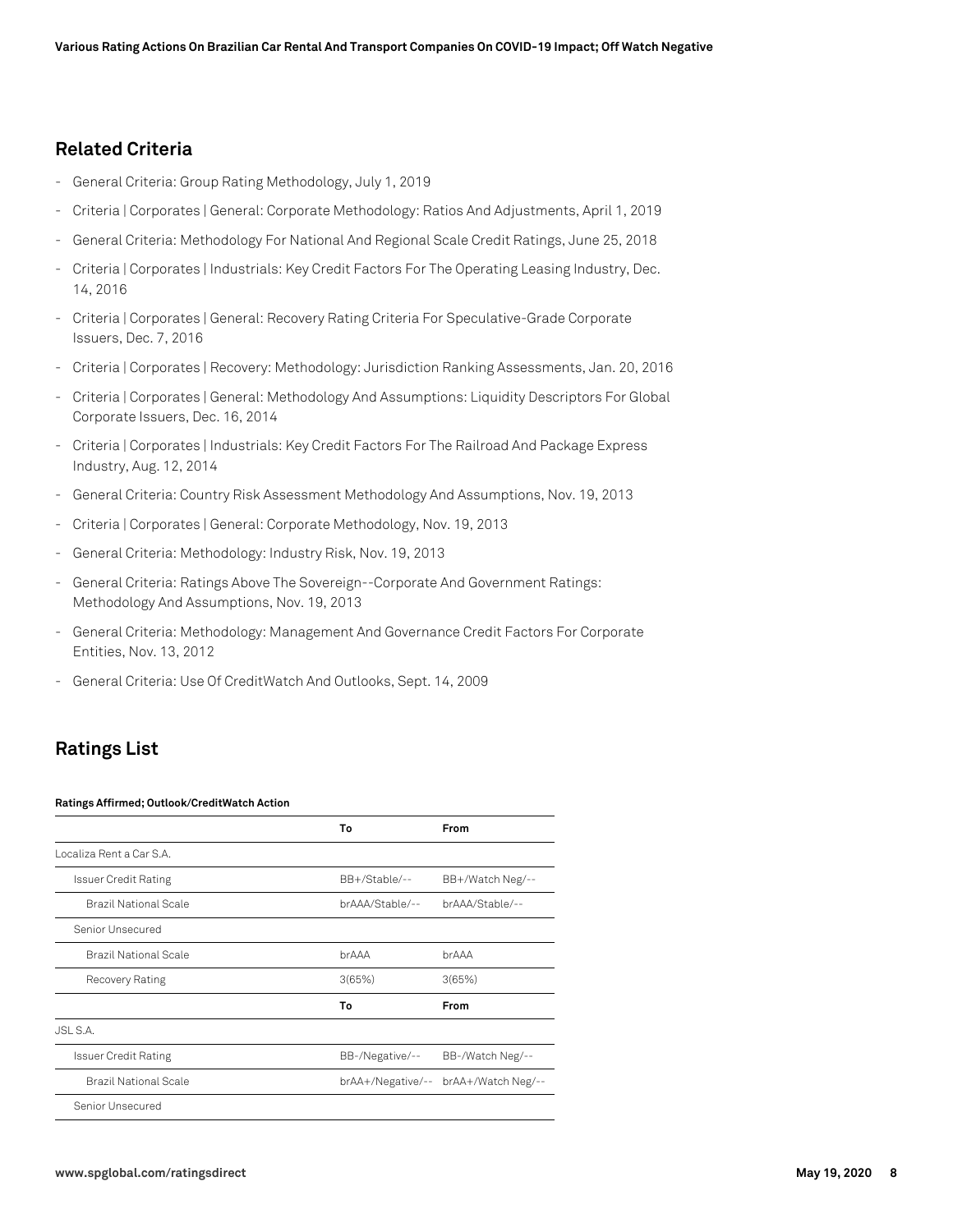#### **Various Rating Actions On Brazilian Car Rental And Transport Companies On COVID-19 Impact; Off Watch Negative**

| <b>Brazil National Scale</b>                           | brAA+             | brAA+/Watch Neg                      |
|--------------------------------------------------------|-------------------|--------------------------------------|
| Recovery Rating                                        | 3(60%)            | 3(60%)                               |
|                                                        | To                | From                                 |
| <b>JSL Europe</b>                                      |                   |                                      |
| Senior Unsecured                                       | BB-               | BB-/Watch Neg                        |
| Recovery Rating                                        | 3(60%)            | 3(60%)                               |
|                                                        | To                | From                                 |
| Movida Participações S.A.                              |                   |                                      |
| <b>Issuer Credit Rating</b>                            |                   |                                      |
| <b>Brazil National Scale</b>                           | brAA/Negative/--  | brAA/Watch Neg/--                    |
| Senior Unsecured                                       |                   |                                      |
| <b>Brazil National Scale</b>                           | brAA              | brAA/Watch Neg                       |
| Recovery Rating                                        | 3(65%)            | 3(65%)                               |
|                                                        | To                | From                                 |
| LM Transportes Interestaduais Servicos e Comercio S.A. |                   |                                      |
| Issuer Credit Rating                                   |                   |                                      |
| <b>Brazil National Scale</b>                           | brA/Negative/--   | brA/Watch Neg/--                     |
|                                                        | To                | From                                 |
| Companhia de Locacao das Americas S.A.                 |                   |                                      |
| <b>Issuer Credit Rating</b>                            |                   |                                      |
| <b>Brazil National Scale</b>                           | brAAA/Negative/-- | brAAA/Watch Neg/--                   |
| Senior Unsecured                                       |                   |                                      |
| <b>Brazil National Scale</b>                           | brAAA             | brAAA/Watch Neg                      |
| Recovery Rating                                        | 3(65%)            | 3(65%)                               |
|                                                        | To                | From                                 |
| Unidas S/A                                             |                   |                                      |
| <b>Issuer Credit Rating</b>                            |                   |                                      |
| Brazil National Scale                                  |                   | brAAA/Negative/-- brAAA/Watch Neg/-- |
| Senior Unsecured                                       |                   |                                      |
| <b>Brazil National Scale</b>                           | brAAA             | brAAA/Watch Neg                      |
| Recovery Rating                                        | 3(65%)            | 3(65%)                               |
| Downgraded; Outlook/CreditWatch Action                 |                   |                                      |
|                                                        | To                | From                                 |
| Vix Logística S.A.                                     |                   |                                      |
| <b>Issuer Credit Rating</b>                            |                   |                                      |
| <b>Brazil National Scale</b>                           | brA+/Negative/--  | brAA-/Watch Neg/--                   |
| Senior Unsecured                                       |                   |                                      |
| <b>Brazil National Scale</b>                           | brA+              | brAA-/Watch Neg                      |
| Recovery Rating                                        | 3(60%)            | 3(60%)                               |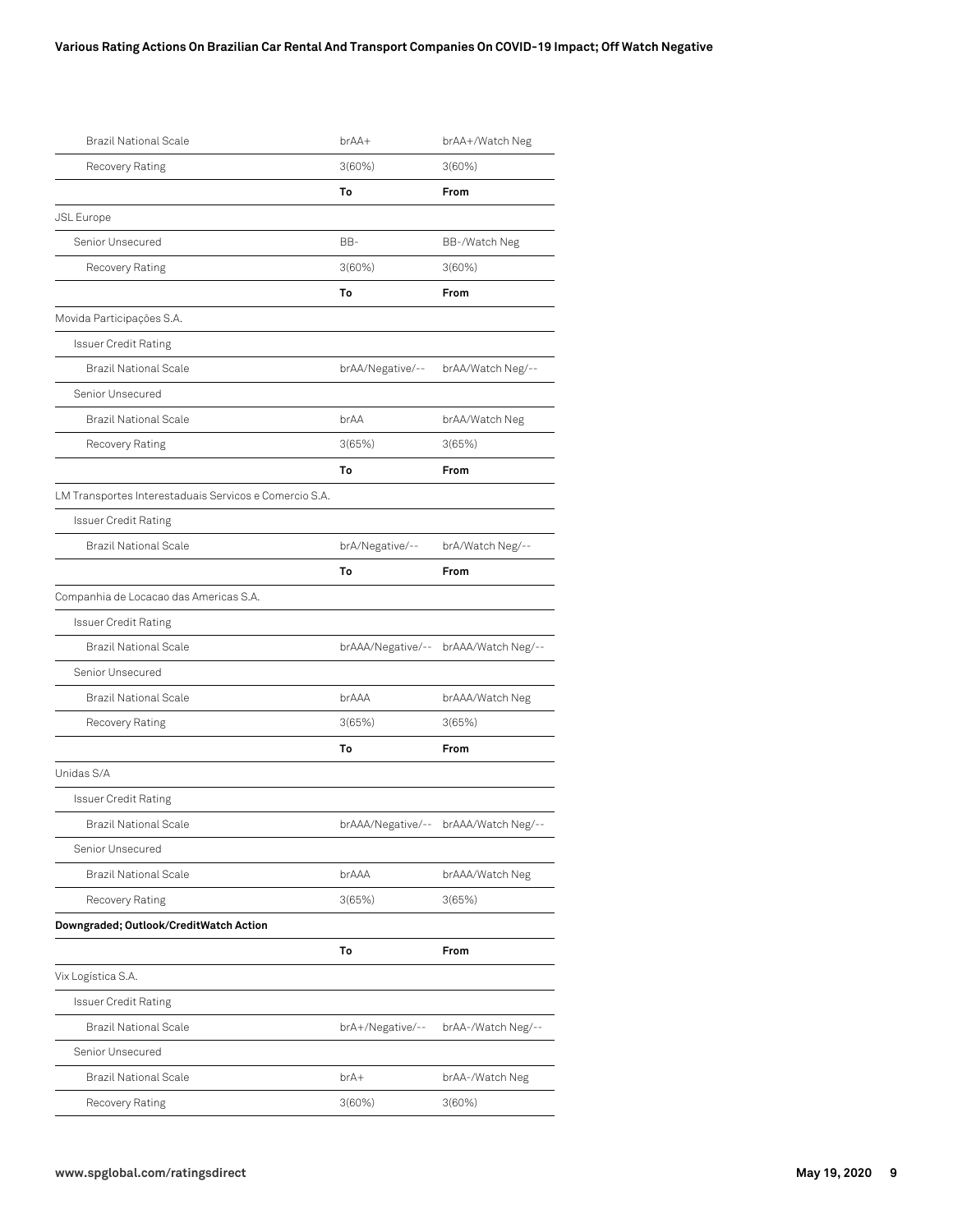#### **Various Rating Actions On Brazilian Car Rental And Transport Companies On COVID-19 Impact; Off Watch Negative**

Certain terms used in this report, particularly certain adjectives used to express our view on rating relevant factors, have specific meanings ascribed to them in our criteria, and should therefore be read in conjunction with such criteria. Please see Ratings Criteria at www.standardandpoors.com for further information. Complete ratings information is available to subscribers of RatingsDirect at www.capitaliq.com. All ratings affected by this rating action can be found on S&P Global Ratings' public website at www.standardandpoors.com. Use the Ratings search box located in the left column.